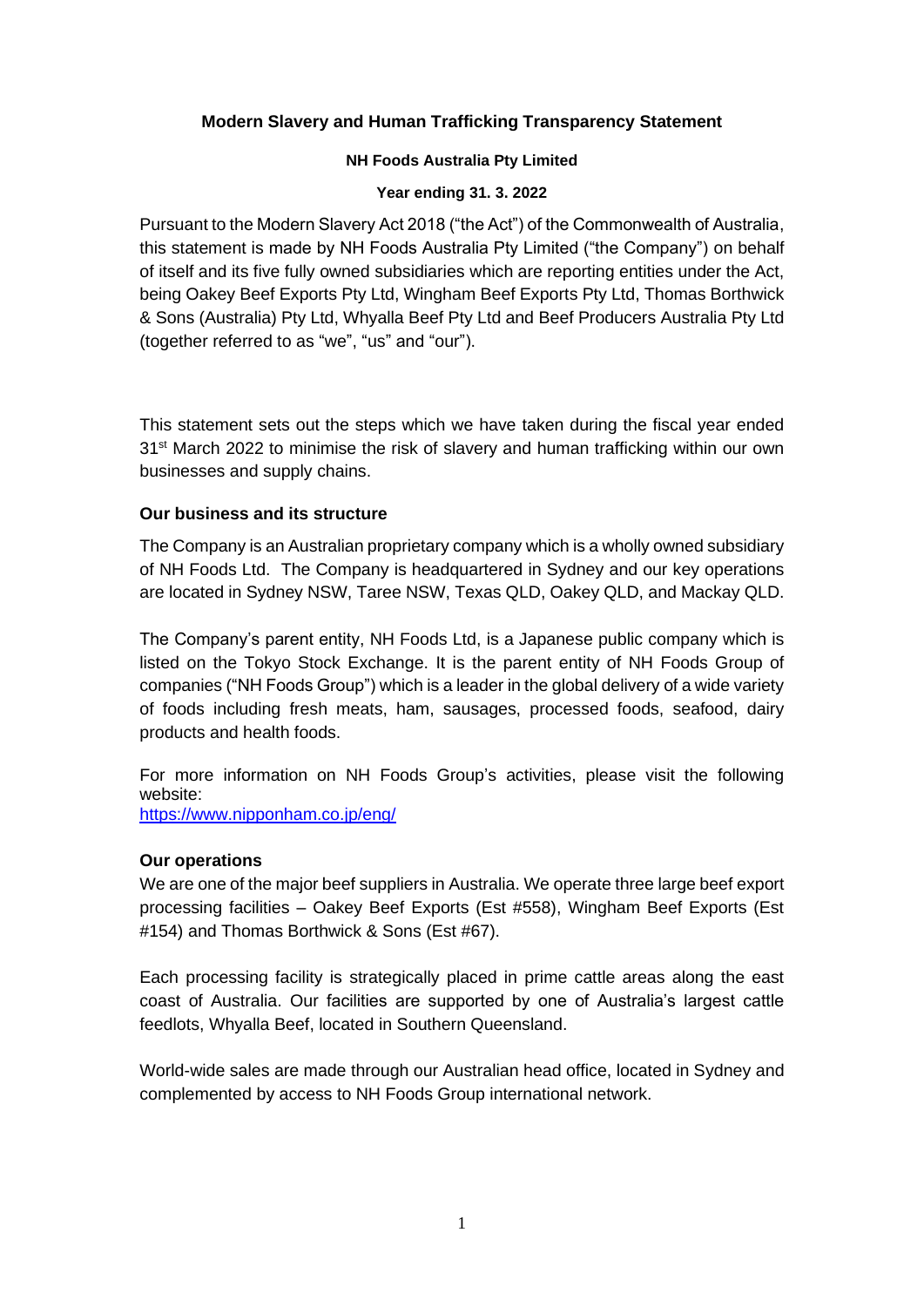We are also a major supplier to the domestic meat market through our subsidiary, Beef Producers Australia Pty Ltd, which has offices located in New South Wales and Queensland.

Across all of our operations, we employ approximately 1,570 workers.

# **Our supply chains**

Our most significant procurement activities relate to the acquisition of livestock for processing and sale. Our livestock team sources a wide range of cattle from producers throughout Eastern Australia to meet the precise requirements of each product specification. Our livestock suppliers comprise a variety of small, medium and larger independent farmers.

As well as livestock, we also procure other goods and services to support our broader business. These include feed grains and packaging consumables, administrative and corporate services (such as accounting, tax and legal), IT equipment and machinery.

## **Modern slavery risks in our operations and supply chains**

We have considered the extent to which we may contribute to, cause or be linked to modern slavery risks in our operations and supply chains and have identified the following areas of risk: cattle farming by suppliers other than NH Foods Group.

We seek to mitigate these risks through the policies and actions outlined in the sections below.

# **Our policies on slavery and human trafficking**

As part of NH Foods Group, we are subject to a number of NH Foods Group policies.

NH Foods Group formulated a CSR Procurement Policy ("CSR Policy") in April 2017 as its basic policy on purchasing activities which includes prohibitions on forced labour and child labour.

NH Foods Group is in the process of formulating an NH Foods Group Human Rights Policy ("Human Rights Policy") which is expected to reflect our commitment to acting ethically and with integrity in our business relationships and to implementing and enforcing effective systems and controls to mitigate the risk of slavery and human trafficking taking place in our supply chains.

## **Due diligence processes for slavery and human trafficking and remediation**

To manage the risks of modern slavery in our supply chains, NH Foods Group has undertaken the following measures:

- introduced the CSR Policy as its basic policy on purchasing activities which includes prohibitions on forced labour and child labour, and